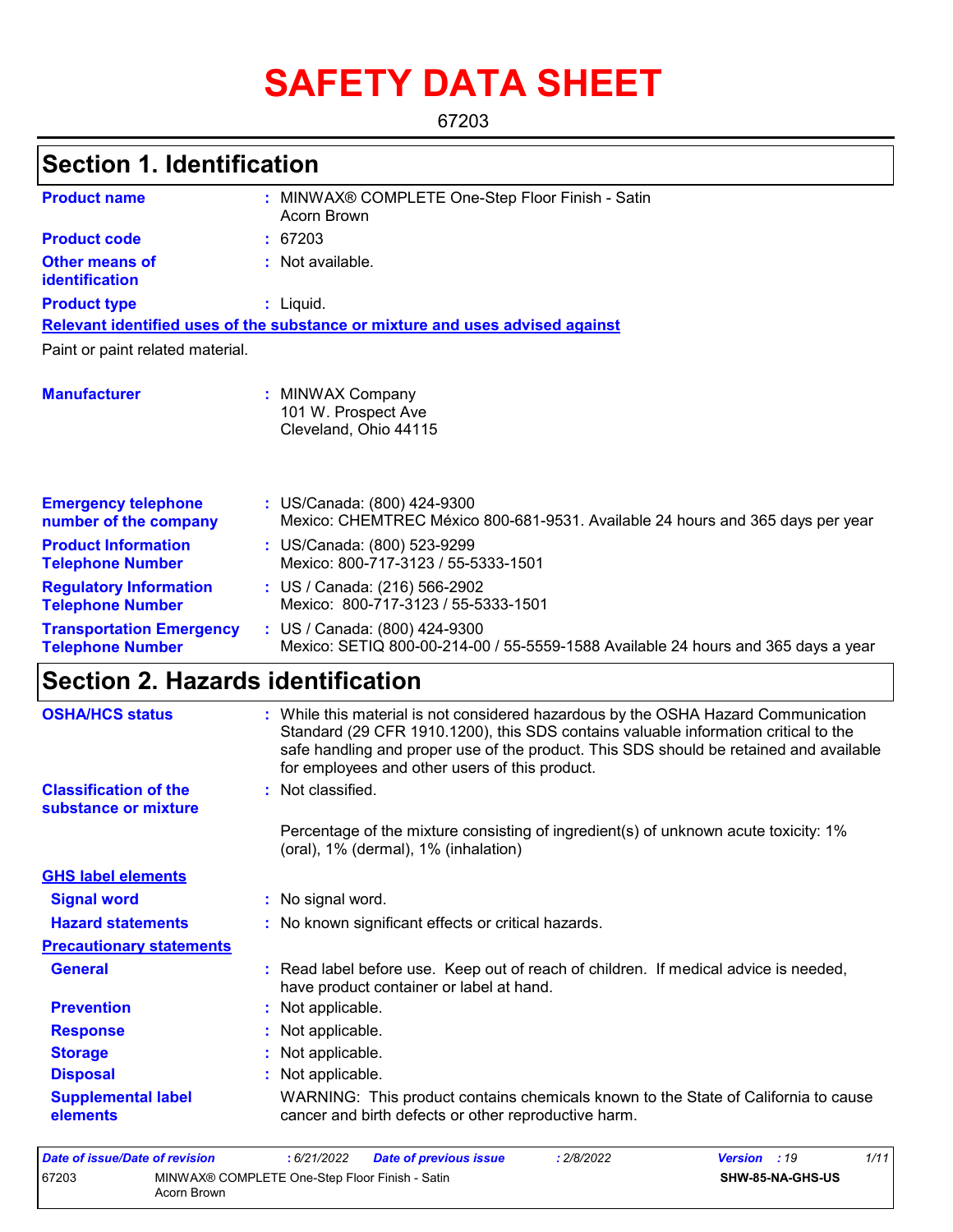### **Section 2. Hazards identification**

Please refer to the SDS for additional information. Keep out of reach of children. Do not transfer contents to other containers for storage.

**Hazards not otherwise classified**

## **Section 3. Composition/information on ingredients**

**:** None known.

| Substance/mixture                       | : Mixture        |
|-----------------------------------------|------------------|
| Other means of<br><b>identification</b> | : Not available. |

#### **CAS number/other identifiers**

| Ingredient name                                         | % by weight | <b>CAS number</b>         |
|---------------------------------------------------------|-------------|---------------------------|
| Propylene Glycol                                        | $≤10$       | 57-55-6                   |
| Fumed Amorphous Silica<br>2-Methoxymethylethoxypropanol | ≤3<br>′≤3   | 112945-52-5<br>34590-94-8 |
|                                                         |             |                           |

Any concentration shown as a range is to protect confidentiality or is due to batch variation.

**There are no additional ingredients present which, within the current knowledge of the supplier and in the concentrations applicable, are classified and hence require reporting in this section.**

**Occupational exposure limits, if available, are listed in Section 8.**

### **Section 4. First aid measures**

#### **Description of necessary first aid measures**

| <b>Eye contact</b>  | : Immediately flush eyes with plenty of water, occasionally lifting the upper and lower<br>eyelids. Check for and remove any contact lenses. Get medical attention if irritation<br>occurs.                                                                    |
|---------------------|----------------------------------------------------------------------------------------------------------------------------------------------------------------------------------------------------------------------------------------------------------------|
| <b>Inhalation</b>   | : Remove victim to fresh air and keep at rest in a position comfortable for breathing. Get<br>medical attention if symptoms occur.                                                                                                                             |
| <b>Skin contact</b> | : Flush contaminated skin with plenty of water. Remove contaminated clothing and<br>shoes. Get medical attention if symptoms occur.                                                                                                                            |
| <b>Ingestion</b>    | : Wash out mouth with water. If material has been swallowed and the exposed person is<br>conscious, give small quantities of water to drink. Do not induce vomiting unless<br>directed to do so by medical personnel. Get medical attention if symptoms occur. |

|                                       | Most important symptoms/effects, acute and delayed                                                                             |
|---------------------------------------|--------------------------------------------------------------------------------------------------------------------------------|
| <b>Potential acute health effects</b> |                                                                                                                                |
| Eye contact                           | : No known significant effects or critical hazards.                                                                            |
| <b>Inhalation</b>                     | : No known significant effects or critical hazards.                                                                            |
| <b>Skin contact</b>                   | : No known significant effects or critical hazards.                                                                            |
| <b>Ingestion</b>                      | : No known significant effects or critical hazards.                                                                            |
| <b>Over-exposure signs/symptoms</b>   |                                                                                                                                |
| <b>Eye contact</b>                    | : No specific data.                                                                                                            |
| <b>Inhalation</b>                     | : No specific data.                                                                                                            |
| <b>Skin contact</b>                   | : No specific data.                                                                                                            |
| <b>Ingestion</b>                      | $:$ No specific data.                                                                                                          |
|                                       | Indication of immediate medical attention and special treatment needed, if necessary                                           |
| <b>Notes to physician</b>             | : Treat symptomatically. Contact poison treatment specialist immediately if large<br>quantities have been ingested or inhaled. |
| Data of incura/Data of variation      | .000000<br>$0.6/01/0000$ Deta of nuclear issue<br>$\frac{1}{2}$                                                                |

| Date of issue/Date of revision |                                                               | 6/21/2022 | <b>Date of previous issue</b> | : 2/8/2022 | <b>Version</b> : 19 |                         | 2/11 |
|--------------------------------|---------------------------------------------------------------|-----------|-------------------------------|------------|---------------------|-------------------------|------|
| 67203                          | MINWAX® COMPLETE One-Step Floor Finish - Satin<br>Acorn Brown |           |                               |            |                     | <b>SHW-85-NA-GHS-US</b> |      |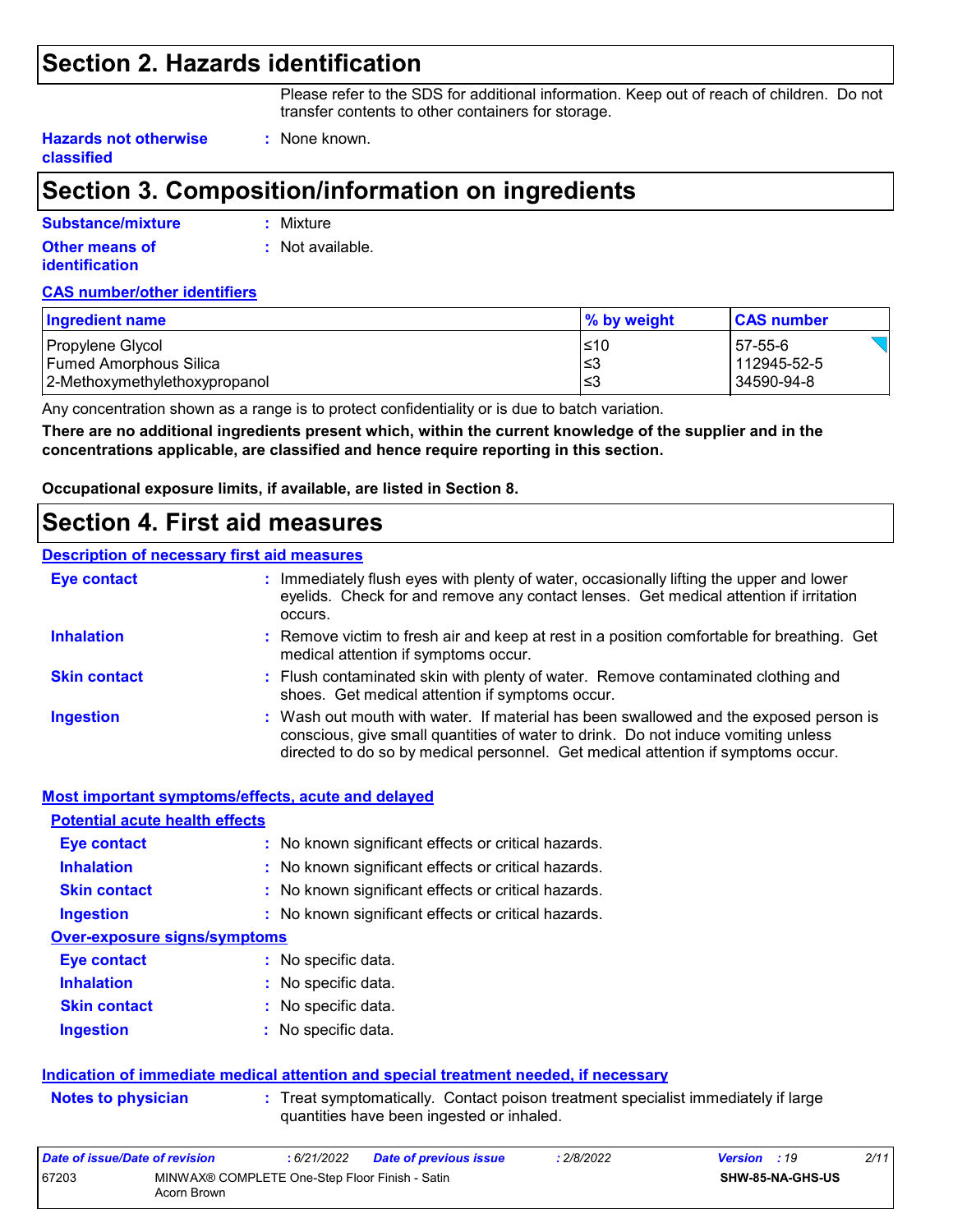### **Section 4. First aid measures**

**Specific treatments :** No specific treatment.

**Protection of first-aiders :** No action shall be taken involving any personal risk or without suitable training.

#### **See toxicological information (Section 11)**

| <b>Section 5. Fire-fighting measures</b>                 |                                                                                                                                                                                                     |  |  |  |
|----------------------------------------------------------|-----------------------------------------------------------------------------------------------------------------------------------------------------------------------------------------------------|--|--|--|
| <b>Extinguishing media</b>                               |                                                                                                                                                                                                     |  |  |  |
| <b>Suitable extinguishing</b><br>media                   | : Use an extinguishing agent suitable for the surrounding fire.                                                                                                                                     |  |  |  |
| <b>Unsuitable extinguishing</b><br>media                 | : None known.                                                                                                                                                                                       |  |  |  |
| <b>Specific hazards arising</b><br>from the chemical     | : In a fire or if heated, a pressure increase will occur and the container may burst.                                                                                                               |  |  |  |
| <b>Hazardous thermal</b><br>decomposition products       | Decomposition products may include the following materials:<br>carbon dioxide<br>carbon monoxide<br>metal oxide/oxides                                                                              |  |  |  |
| <b>Special protective actions</b><br>for fire-fighters   | : Promptly isolate the scene by removing all persons from the vicinity of the incident if<br>there is a fire. No action shall be taken involving any personal risk or without suitable<br>training. |  |  |  |
| <b>Special protective</b><br>equipment for fire-fighters | : Fire-fighters should wear appropriate protective equipment and self-contained breathing<br>apparatus (SCBA) with a full face-piece operated in positive pressure mode.                            |  |  |  |

## **Section 6. Accidental release measures**

#### **Personal precautions, protective equipment and emergency procedures**

| For non-emergency<br>personnel                               |                                                                                                                                                                                                                                 | : No action shall be taken involving any personal risk or without suitable training.<br>Evacuate surrounding areas. Keep unnecessary and unprotected personnel from<br>entering. Do not touch or walk through spilled material. Put on appropriate personal<br>protective equipment.                                                                                                                                                                                                                                                                                                       |  |  |
|--------------------------------------------------------------|---------------------------------------------------------------------------------------------------------------------------------------------------------------------------------------------------------------------------------|--------------------------------------------------------------------------------------------------------------------------------------------------------------------------------------------------------------------------------------------------------------------------------------------------------------------------------------------------------------------------------------------------------------------------------------------------------------------------------------------------------------------------------------------------------------------------------------------|--|--|
| For emergency responders                                     | п.                                                                                                                                                                                                                              | If specialized clothing is required to deal with the spillage, take note of any information in<br>Section 8 on suitable and unsuitable materials. See also the information in "For non-<br>emergency personnel".                                                                                                                                                                                                                                                                                                                                                                           |  |  |
| <b>Environmental precautions</b>                             | : Avoid dispersal of spilled material and runoff and contact with soil, waterways, drains<br>and sewers. Inform the relevant authorities if the product has caused environmental<br>pollution (sewers, waterways, soil or air). |                                                                                                                                                                                                                                                                                                                                                                                                                                                                                                                                                                                            |  |  |
| <b>Methods and materials for containment and cleaning up</b> |                                                                                                                                                                                                                                 |                                                                                                                                                                                                                                                                                                                                                                                                                                                                                                                                                                                            |  |  |
| <b>Small spill</b>                                           |                                                                                                                                                                                                                                 | : Stop leak if without risk. Move containers from spill area. Dilute with water and mop up<br>if water-soluble. Alternatively, or if water-insoluble, absorb with an inert dry material and<br>place in an appropriate waste disposal container. Dispose of via a licensed waste<br>disposal contractor.                                                                                                                                                                                                                                                                                   |  |  |
| <b>Large spill</b>                                           |                                                                                                                                                                                                                                 | : Stop leak if without risk. Move containers from spill area. Prevent entry into sewers,<br>water courses, basements or confined areas. Wash spillages into an effluent treatment<br>plant or proceed as follows. Contain and collect spillage with non-combustible,<br>absorbent material e.g. sand, earth, vermiculite or diatomaceous earth and place in<br>container for disposal according to local regulations (see Section 13). Dispose of via a<br>licensed waste disposal contractor. Note: see Section 1 for emergency contact<br>information and Section 13 for waste disposal. |  |  |

| Date of issue/Date of revision |                                                               | 6/21/2022 | <b>Date of previous issue</b> | : 2/8/2022 | <b>Version</b> : 19 |                         | 3/11 |
|--------------------------------|---------------------------------------------------------------|-----------|-------------------------------|------------|---------------------|-------------------------|------|
| 67203                          | MINWAX® COMPLETE One-Step Floor Finish - Satin<br>Acorn Brown |           |                               |            |                     | <b>SHW-85-NA-GHS-US</b> |      |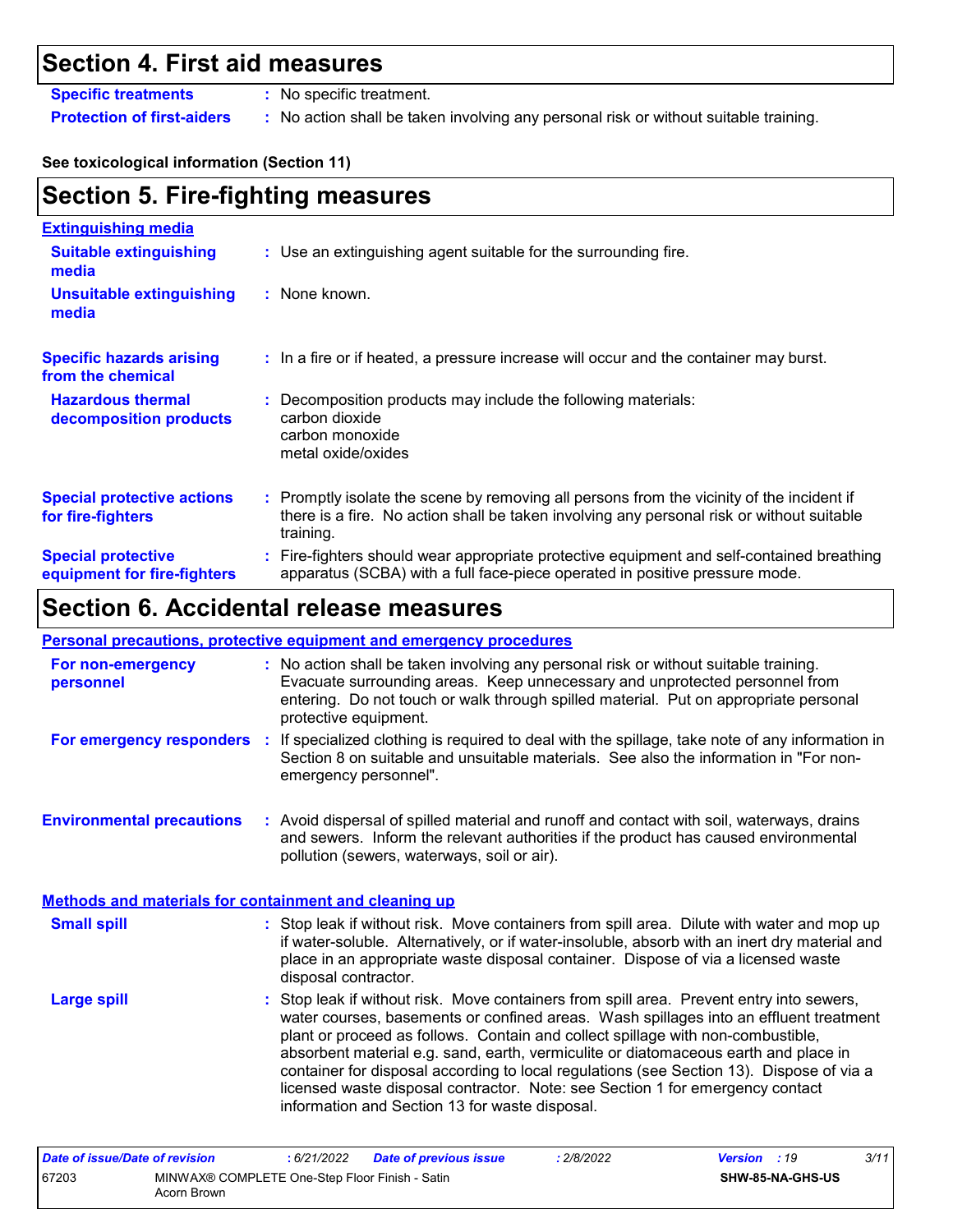## **Section 7. Handling and storage**

| <b>Precautions for safe handling</b>                                             |                                                                                                                                                                                                                                                                                                                                                                                                                                                                                                                                                                                    |
|----------------------------------------------------------------------------------|------------------------------------------------------------------------------------------------------------------------------------------------------------------------------------------------------------------------------------------------------------------------------------------------------------------------------------------------------------------------------------------------------------------------------------------------------------------------------------------------------------------------------------------------------------------------------------|
| <b>Protective measures</b>                                                       | : Put on appropriate personal protective equipment (see Section 8).                                                                                                                                                                                                                                                                                                                                                                                                                                                                                                                |
| <b>Advice on general</b><br>occupational hygiene                                 | : Eating, drinking and smoking should be prohibited in areas where this material is<br>handled, stored and processed. Workers should wash hands and face before eating,<br>drinking and smoking. Remove contaminated clothing and protective equipment before<br>entering eating areas. See also Section 8 for additional information on hygiene<br>measures.                                                                                                                                                                                                                      |
| <b>Conditions for safe storage,</b><br>including any<br><b>incompatibilities</b> | : Store in accordance with local regulations. Store in original container protected from<br>direct sunlight in a dry, cool and well-ventilated area, away from incompatible materials<br>(see Section 10) and food and drink. Keep container tightly closed and sealed until<br>ready for use. Containers that have been opened must be carefully resealed and kept<br>upright to prevent leakage. Do not store in unlabeled containers. Use appropriate<br>containment to avoid environmental contamination. See Section 10 for incompatible<br>materials before handling or use. |

## **Section 8. Exposure controls/personal protection**

#### **Control parameters**

#### **Occupational exposure limits (OSHA United States)**

| <b>Ingredient name</b>        | CAS#          | <b>Exposure limits</b>                  |
|-------------------------------|---------------|-----------------------------------------|
| Propylene Glycol              | $57 - 55 - 6$ | OARS WEEL (United States, 1/2021).      |
|                               |               | TWA: 10 mg/m <sup>3</sup> 8 hours.      |
| <b>Fumed Amorphous Silica</b> | 112945-52-5   | NIOSH REL (United States, 10/2020).     |
|                               |               | TWA: 6 mg/m <sup>3</sup> 10 hours.      |
| 2-Methoxymethylethoxypropanol | 34590-94-8    | ACGIH TLV (United States, 1/2021).      |
|                               |               | Absorbed through skin.                  |
|                               |               | TWA: 100 ppm 8 hours.                   |
|                               |               | TWA: $606$ mg/m <sup>3</sup> 8 hours.   |
|                               |               | STEL: 150 ppm 15 minutes.               |
|                               |               | STEL: 909 mg/m <sup>3</sup> 15 minutes. |
|                               |               | NIOSH REL (United States, 10/2020).     |
|                               |               | Absorbed through skin.                  |
|                               |               | TWA: 100 ppm 10 hours.                  |
|                               |               | TWA: $600 \text{ mg/m}^3$ 10 hours.     |
|                               |               | STEL: 150 ppm 15 minutes.               |
|                               |               | STEL: 900 mg/m <sup>3</sup> 15 minutes. |
|                               |               | OSHA PEL (United States, 5/2018).       |
|                               |               | Absorbed through skin.                  |
|                               |               | TWA: 100 ppm 8 hours.                   |
|                               |               | TWA: $600 \text{ mg/m}^3$ 8 hours.      |
|                               |               |                                         |

#### **Occupational exposure limits (Canada)**

| <b>Ingredient name</b>              |                                                | CAS#                          | <b>Exposure limits</b>                          |                                                                                                                                                                                                                                                                                                                                                                     |      |
|-------------------------------------|------------------------------------------------|-------------------------------|-------------------------------------------------|---------------------------------------------------------------------------------------------------------------------------------------------------------------------------------------------------------------------------------------------------------------------------------------------------------------------------------------------------------------------|------|
| Dipropylene glycol monomethyl ether |                                                | 34590-94-8                    | Absorbed through skin.<br>TWA: 100 ppm 8 hours. | CA Alberta Provincial (Canada, 6/2018).<br>8 hrs OEL: 100 ppm 8 hours.<br>15 min OEL: 909 mg/m <sup>3</sup> 15 minutes.<br>8 hrs OEL: 606 mg/m <sup>3</sup> 8 hours.<br>15 min OEL: 150 ppm 15 minutes.<br><b>CA British Columbia Provincial (Canada,</b><br>6/2021). Absorbed through skin.<br>STEL: 150 ppm 15 minutes.<br>CA Quebec Provincial (Canada, 6/2021). |      |
| Date of issue/Date of revision      | :6/21/2022                                     | <b>Date of previous issue</b> | : 2/8/2022                                      | <b>Version</b> : 19                                                                                                                                                                                                                                                                                                                                                 | 4/11 |
| 67203<br>Acorn Brown                | MINWAX® COMPLETE One-Step Floor Finish - Satin |                               |                                                 | SHW-85-NA-GHS-US                                                                                                                                                                                                                                                                                                                                                    |      |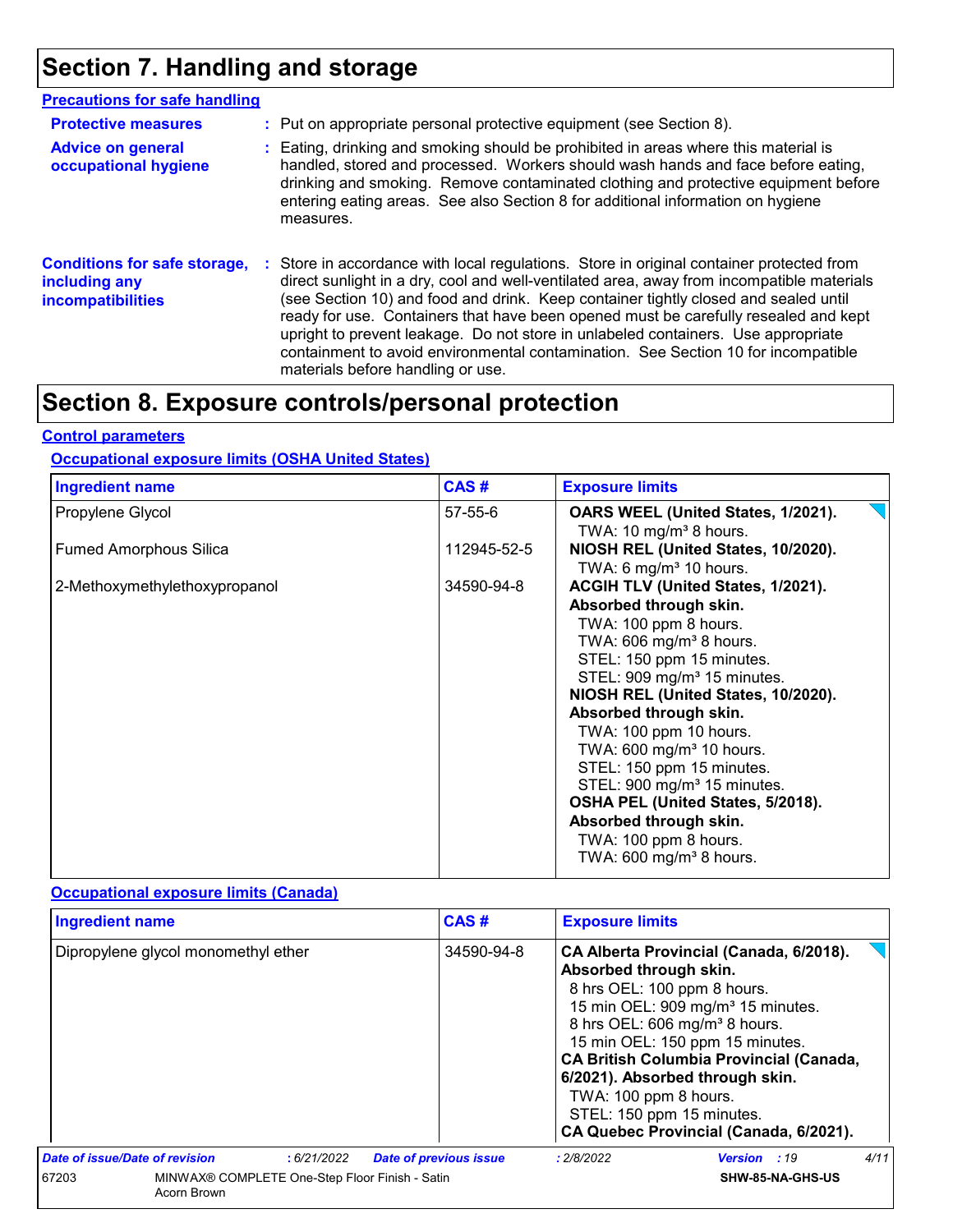## **Section 8. Exposure controls/personal protection**

| Absorbed through skin.                     |
|--------------------------------------------|
| TWAEV: 100 ppm 8 hours.                    |
|                                            |
| TWAEV: 606 mg/m <sup>3</sup> 8 hours.      |
| STEV: 150 ppm 15 minutes.                  |
| STEV: 909 mg/m <sup>3</sup> 15 minutes.    |
| CA Ontario Provincial (Canada, 6/2019).    |
| Absorbed through skin.                     |
| STEL: 150 ppm 15 minutes.                  |
| TWA: 100 ppm 8 hours.                      |
| <b>CA Saskatchewan Provincial (Canada,</b> |
|                                            |
| 7/2013). Absorbed through skin.            |
| STEL: 150 ppm 15 minutes.                  |
| TWA: 100 ppm 8 hours.                      |
|                                            |
|                                            |

#### **Occupational exposure limits (Mexico)**

|                               | CAS#       | <b>Exposure limits</b>                                                                                              |
|-------------------------------|------------|---------------------------------------------------------------------------------------------------------------------|
| 2-Methoxymethylethoxypropanol | 34590-94-8 | NOM-010-STPS-2014 (Mexico, 4/2016).<br>Absorbed through skin.<br>TWA: 100 ppm 8 hours.<br>STEL: 150 ppm 15 minutes. |

| <b>Appropriate engineering</b><br><b>controls</b> | : Good general ventilation should be sufficient to control worker exposure to airborne<br>contaminants.                                                                                                                                                                                                                                                                                         |
|---------------------------------------------------|-------------------------------------------------------------------------------------------------------------------------------------------------------------------------------------------------------------------------------------------------------------------------------------------------------------------------------------------------------------------------------------------------|
| <b>Environmental exposure</b><br><b>controls</b>  | Emissions from ventilation or work process equipment should be checked to ensure<br>they comply with the requirements of environmental protection legislation. In some<br>cases, fume scrubbers, filters or engineering modifications to the process equipment<br>will be necessary to reduce emissions to acceptable levels.                                                                   |
| <b>Individual protection measures</b>             |                                                                                                                                                                                                                                                                                                                                                                                                 |
| <b>Hygiene measures</b>                           | Wash hands, forearms and face thoroughly after handling chemical products, before<br>eating, smoking and using the lavatory and at the end of the working period.<br>Appropriate techniques should be used to remove potentially contaminated clothing.<br>Wash contaminated clothing before reusing. Ensure that eyewash stations and safety<br>showers are close to the workstation location. |
| <b>Eye/face protection</b>                        | Safety eyewear complying with an approved standard should be used when a risk<br>assessment indicates this is necessary to avoid exposure to liquid splashes, mists,<br>gases or dusts. If contact is possible, the following protection should be worn, unless<br>the assessment indicates a higher degree of protection: safety glasses with side-<br>shields.                                |
| <b>Skin protection</b>                            |                                                                                                                                                                                                                                                                                                                                                                                                 |
| <b>Hand protection</b>                            | Chemical-resistant, impervious gloves complying with an approved standard should be<br>worn at all times when handling chemical products if a risk assessment indicates this is<br>necessary.                                                                                                                                                                                                   |
| <b>Body protection</b>                            | Personal protective equipment for the body should be selected based on the task being<br>performed and the risks involved and should be approved by a specialist before<br>handling this product.                                                                                                                                                                                               |
| <b>Other skin protection</b>                      | Appropriate footwear and any additional skin protection measures should be selected<br>based on the task being performed and the risks involved and should be approved by a<br>specialist before handling this product.                                                                                                                                                                         |
| <b>Respiratory protection</b>                     | Based on the hazard and potential for exposure, select a respirator that meets the<br>appropriate standard or certification. Respirators must be used according to a<br>respiratory protection program to ensure proper fitting, training, and other important<br>aspects of use.                                                                                                               |

| Date of issue/Date of revision |                                                               | : 6/21/2022 | <b>Date of previous issue</b> | : 2/8/2022 | <b>Version</b> : 19 |                         | 5/11 |
|--------------------------------|---------------------------------------------------------------|-------------|-------------------------------|------------|---------------------|-------------------------|------|
| 67203                          | MINWAX® COMPLETE One-Step Floor Finish - Satin<br>Acorn Brown |             |                               |            |                     | <b>SHW-85-NA-GHS-US</b> |      |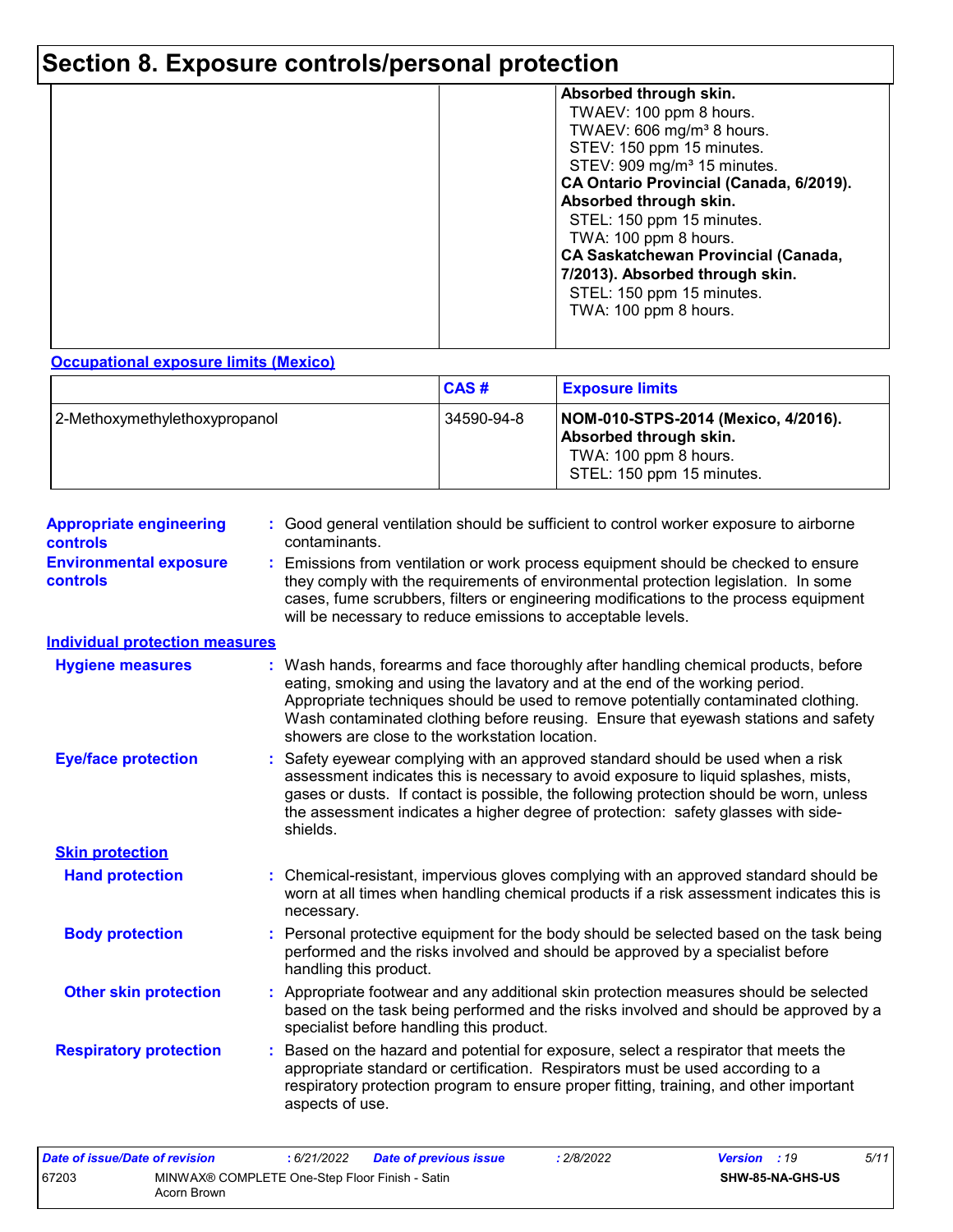## **Section 9. Physical and chemical properties**

The conditions of measurement of all properties are at standard temperature and pressure unless otherwise indicated.

| <b>Appearance</b>                                                 |                                                                |
|-------------------------------------------------------------------|----------------------------------------------------------------|
| <b>Physical state</b>                                             | $:$ Liquid.                                                    |
| <b>Color</b>                                                      | Not available.                                                 |
| Odor                                                              | Not available.                                                 |
| <b>Odor threshold</b>                                             | Not available.                                                 |
| pH                                                                | - 8                                                            |
| <b>Melting point/freezing point</b>                               | : Not available.                                               |
| <b>Boiling point, initial boiling</b><br>point, and boiling range | : $100^{\circ}$ C (212 $^{\circ}$ F)                           |
| <b>Flash point</b>                                                | : Closed cup: 100°C (212°F) [Pensky-Martens Closed Cup]        |
| <b>Evaporation rate</b>                                           | $0.8$ (butyl acetate = 1)                                      |
| <b>Flammability</b>                                               | Not available.                                                 |
| Lower and upper explosion<br>limit/flammability limit             | : Lower: 1.1%<br>Upper: 14%                                    |
| <b>Vapor pressure</b>                                             | : $2.3$ kPa (17.5 mm Hg)                                       |
| <b>Relative vapor density</b>                                     | : 1 [Air = 1]                                                  |
| <b>Relative density</b>                                           | : 1.04                                                         |
| <b>Solubility</b>                                                 | Not available.                                                 |
| <b>Partition coefficient: n-</b><br>octanol/water                 | : Not applicable.                                              |
| <b>Auto-ignition temperature</b>                                  | : Not available.                                               |
| <b>Decomposition temperature</b>                                  | : Not available.                                               |
| <b>Viscosity</b>                                                  | Kinematic (40°C (104°F)): >20.5 mm <sup>2</sup> /s (>20.5 cSt) |
| <b>Molecular weight</b>                                           | Not applicable.                                                |
| <b>Aerosol product</b>                                            |                                                                |
| <b>Heat of combustion</b>                                         | $: 2.226$ kJ/g                                                 |

## **Section 10. Stability and reactivity**

| <b>Reactivity</b>                            | : No specific test data related to reactivity available for this product or its ingredients.              |
|----------------------------------------------|-----------------------------------------------------------------------------------------------------------|
| <b>Chemical stability</b>                    | : The product is stable.                                                                                  |
| <b>Possibility of hazardous</b><br>reactions | : Under normal conditions of storage and use, hazardous reactions will not occur.                         |
| <b>Conditions to avoid</b>                   | : No specific data.                                                                                       |
| <b>Incompatible materials</b>                | : No specific data.                                                                                       |
| <b>Hazardous decomposition</b><br>products   | : Under normal conditions of storage and use, hazardous decomposition products should<br>not be produced. |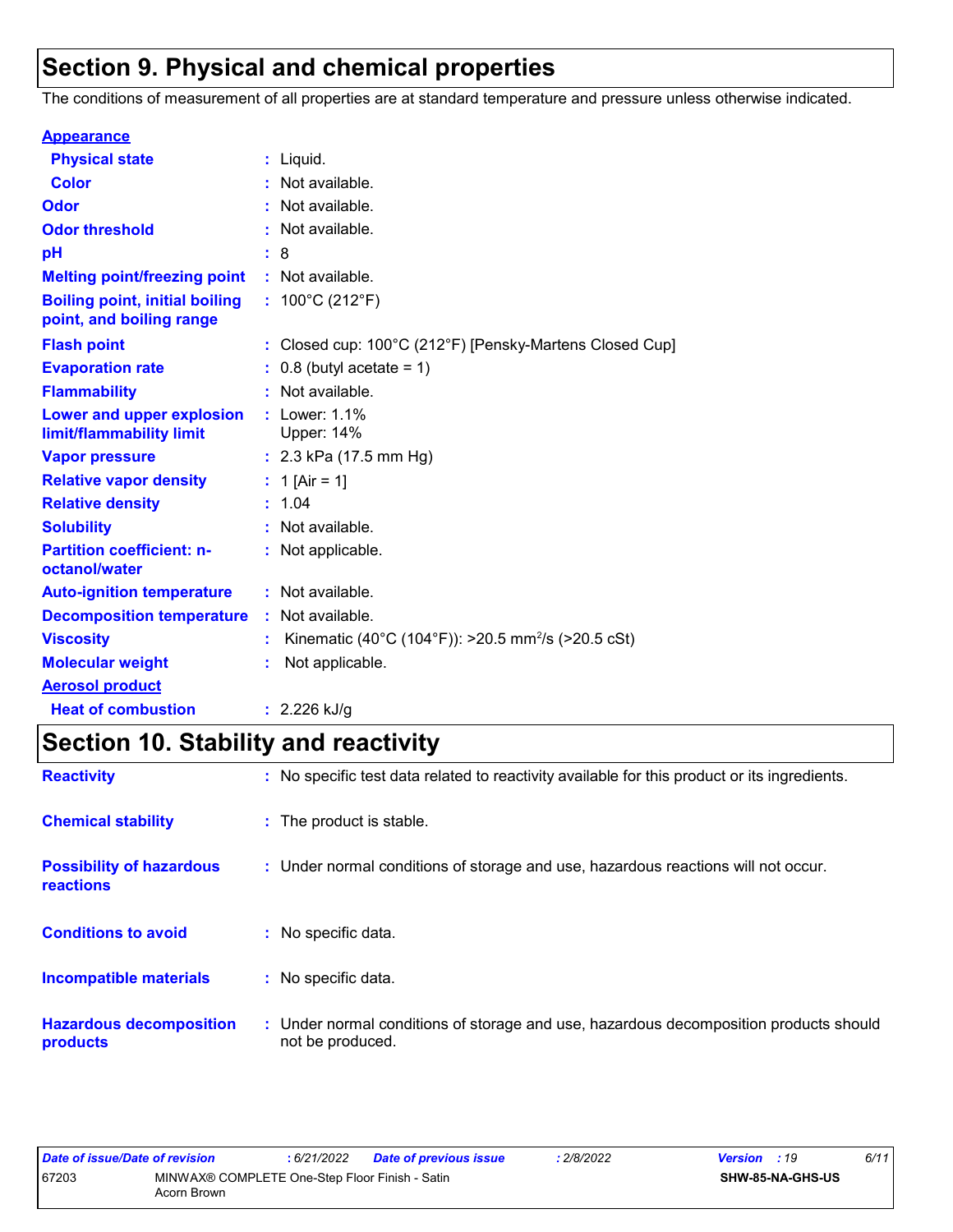## **Section 11. Toxicological information**

#### **Information on toxicological effects**

#### **Acute toxicity**

| <b>Product/ingredient name</b> | <b>Result</b>              | <b>Species</b> | <b>Dose</b>              | <b>Exposure</b> |
|--------------------------------|----------------------------|----------------|--------------------------|-----------------|
| Propylene Glycol               | ILD50 Dermal<br>ILD50 Oral | Rabbit<br>Rat  | 20800 mg/kg<br>$20$ g/kg |                 |
| Fumed Amorphous Silica         | ILD50 Oral                 | Rat            | 3160 mg/kg               |                 |

#### **Irritation/Corrosion**

| <b>Product/ingredient name</b>                       | <b>Result</b>            | <b>Species</b> | <b>Score</b> | <b>Exposure</b>  | <b>Observation</b>       |
|------------------------------------------------------|--------------------------|----------------|--------------|------------------|--------------------------|
| Propylene Glycol                                     | Eyes - Mild irritant     | Rabbit         |              | 24 hours 500     |                          |
|                                                      |                          |                |              | mg               |                          |
|                                                      | Eyes - Mild irritant     | Rabbit         |              | $100 \text{ mg}$ |                          |
|                                                      | Skin - Moderate irritant | Child          |              | 96 hours 30      |                          |
|                                                      |                          |                |              | % C              |                          |
|                                                      | Skin - Mild irritant     | Human          |              | 168 hours        | -                        |
|                                                      |                          |                |              | 500 mg           |                          |
|                                                      | Skin - Moderate irritant | Human          |              | 72 hours 104     |                          |
|                                                      |                          |                |              | mg I             |                          |
|                                                      | Skin - Mild irritant     | Woman          |              | 96 hours 30      | $\overline{\phantom{a}}$ |
|                                                      |                          |                |              | $\%$             |                          |
| 2-Methoxymethylethoxypropanol   Eyes - Mild irritant |                          | Human          |              | 8 mg             |                          |
|                                                      | Eyes - Mild irritant     | Rabbit         |              | 24 hours 500     |                          |
|                                                      |                          |                |              | mg               |                          |
|                                                      | Skin - Mild irritant     | Rabbit         |              | 500 mg           |                          |

#### **Sensitization**

Not available.

#### **Mutagenicity**

Not available.

#### **Carcinogenicity**

Not available.

#### **Classification**

| <b>Product/ingredient name OSHA</b> | <b>IARC</b> | <b>NTP</b> |
|-------------------------------------|-------------|------------|
| <b>Fumed Amorphous Silica</b>       |             |            |

#### **Reproductive toxicity**

Not available.

#### **Teratogenicity**

Not available.

#### **Specific target organ toxicity (single exposure)**

Not available.

#### **Specific target organ toxicity (repeated exposure)**

Not available.

#### **Aspiration hazard**

Not available.

#### **Information on the likely routes of exposure :** Not available.

| Date of issue/Date of revision |                                                               | : 6/21/2022 | <b>Date of previous issue</b> | : 2/8/2022 | <b>Version</b> : 19 |                         | 7/11 |
|--------------------------------|---------------------------------------------------------------|-------------|-------------------------------|------------|---------------------|-------------------------|------|
| 67203                          | MINWAX® COMPLETE One-Step Floor Finish - Satin<br>Acorn Brown |             |                               |            |                     | <b>SHW-85-NA-GHS-US</b> |      |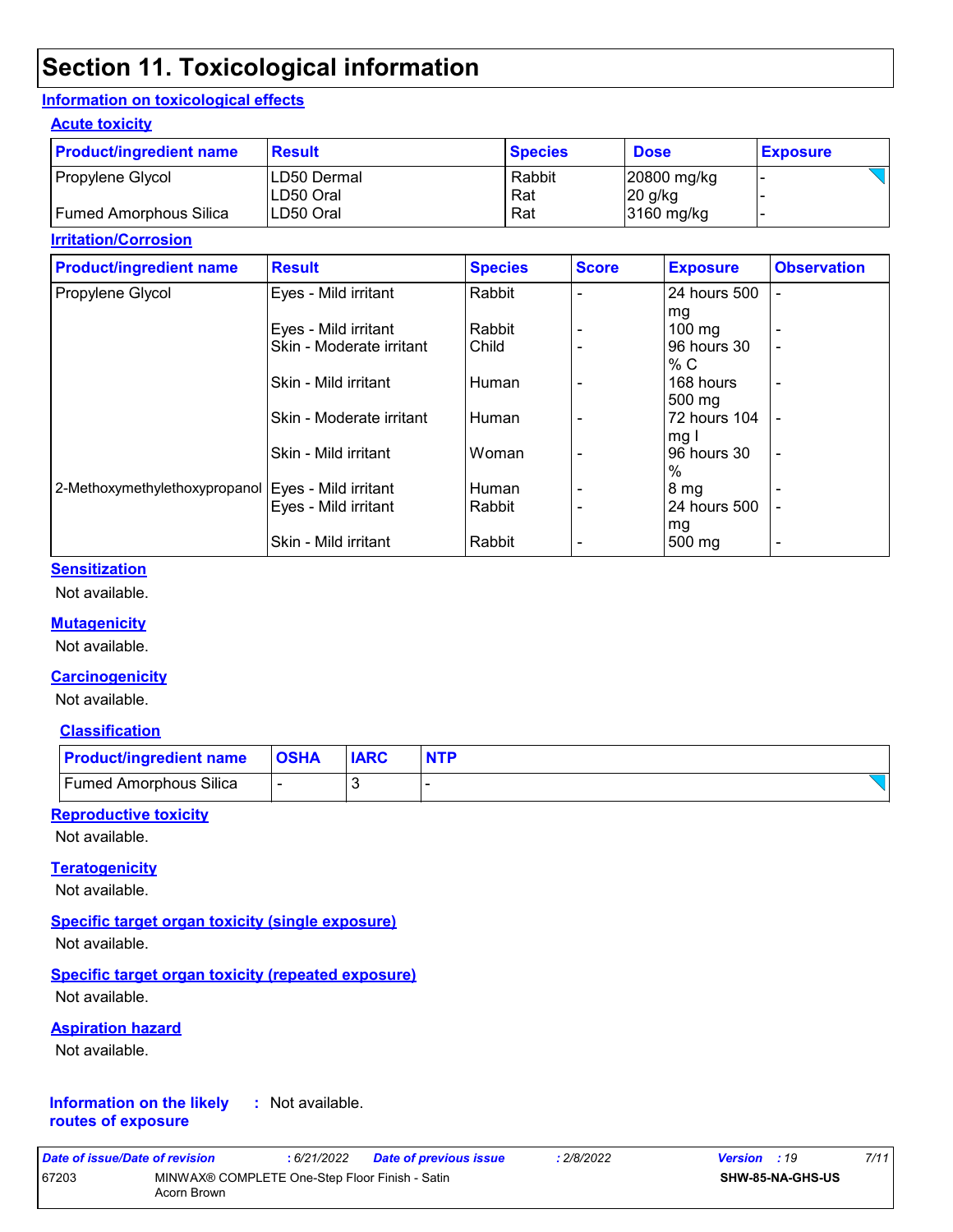## **Section 11. Toxicological information**

| <b>Potential acute health effects</b>   |                                                                                          |
|-----------------------------------------|------------------------------------------------------------------------------------------|
| <b>Eye contact</b>                      | : No known significant effects or critical hazards.                                      |
| <b>Inhalation</b>                       | No known significant effects or critical hazards.                                        |
| <b>Skin contact</b>                     | No known significant effects or critical hazards.                                        |
| <b>Ingestion</b>                        | No known significant effects or critical hazards.                                        |
|                                         |                                                                                          |
|                                         | Symptoms related to the physical, chemical and toxicological characteristics             |
| <b>Eye contact</b>                      | : No specific data.                                                                      |
| <b>Inhalation</b>                       | No specific data.                                                                        |
| <b>Skin contact</b>                     | No specific data.                                                                        |
| <b>Ingestion</b>                        | No specific data.                                                                        |
|                                         |                                                                                          |
|                                         | Delayed and immediate effects and also chronic effects from short and long term exposure |
| <b>Short term exposure</b>              |                                                                                          |
| <b>Potential immediate</b>              | : Not available.                                                                         |
| effects                                 |                                                                                          |
| <b>Potential delayed effects</b>        | : Not available.                                                                         |
| <b>Long term exposure</b>               |                                                                                          |
| <b>Potential immediate</b><br>effects   | : Not available.                                                                         |
| <b>Potential delayed effects</b>        | : Not available.                                                                         |
| <b>Potential chronic health effects</b> |                                                                                          |
| Not available.                          |                                                                                          |
|                                         |                                                                                          |
| <b>General</b>                          | : No known significant effects or critical hazards.                                      |
| <b>Carcinogenicity</b>                  | No known significant effects or critical hazards.                                        |
| <b>Mutagenicity</b>                     | No known significant effects or critical hazards.                                        |
| <b>Teratogenicity</b>                   | No known significant effects or critical hazards.                                        |
| <b>Developmental effects</b>            | No known significant effects or critical hazards.                                        |
| <b>Fertility effects</b>                | : No known significant effects or critical hazards.                                      |
|                                         |                                                                                          |

**Numerical measures of toxicity** Not available. **Acute toxicity estimates**

## **Section 12. Ecological information**

| <b>Toxicity</b>                |                                                                        |                                                                |                        |  |  |  |
|--------------------------------|------------------------------------------------------------------------|----------------------------------------------------------------|------------------------|--|--|--|
| <b>Product/ingredient name</b> | <b>Result</b>                                                          | <b>Species</b>                                                 | <b>Exposure</b>        |  |  |  |
| Propylene Glycol               | Acute EC50 >110 ppm Fresh water<br>Acute LC50 1020000 µg/l Fresh water | Daphnia - Daphnia magna<br>Crustaceans - Ceriodaphnia<br>dubia | I48 hours<br>I48 hours |  |  |  |
|                                | Acute LC50 710000 µg/l Fresh water                                     | <b>Fish - Pimephales promelas</b>                              | 96 hours               |  |  |  |

#### **Persistence and degradability**

| Date of issue/Date of revision |                                                               | : 6/21/2022 | Date of previous issue | : 2/8/2022 | <b>Version</b> : 19 |                         | 8/11 |
|--------------------------------|---------------------------------------------------------------|-------------|------------------------|------------|---------------------|-------------------------|------|
| 67203                          | MINWAX® COMPLETE One-Step Floor Finish - Satin<br>Acorn Brown |             |                        |            |                     | <b>SHW-85-NA-GHS-US</b> |      |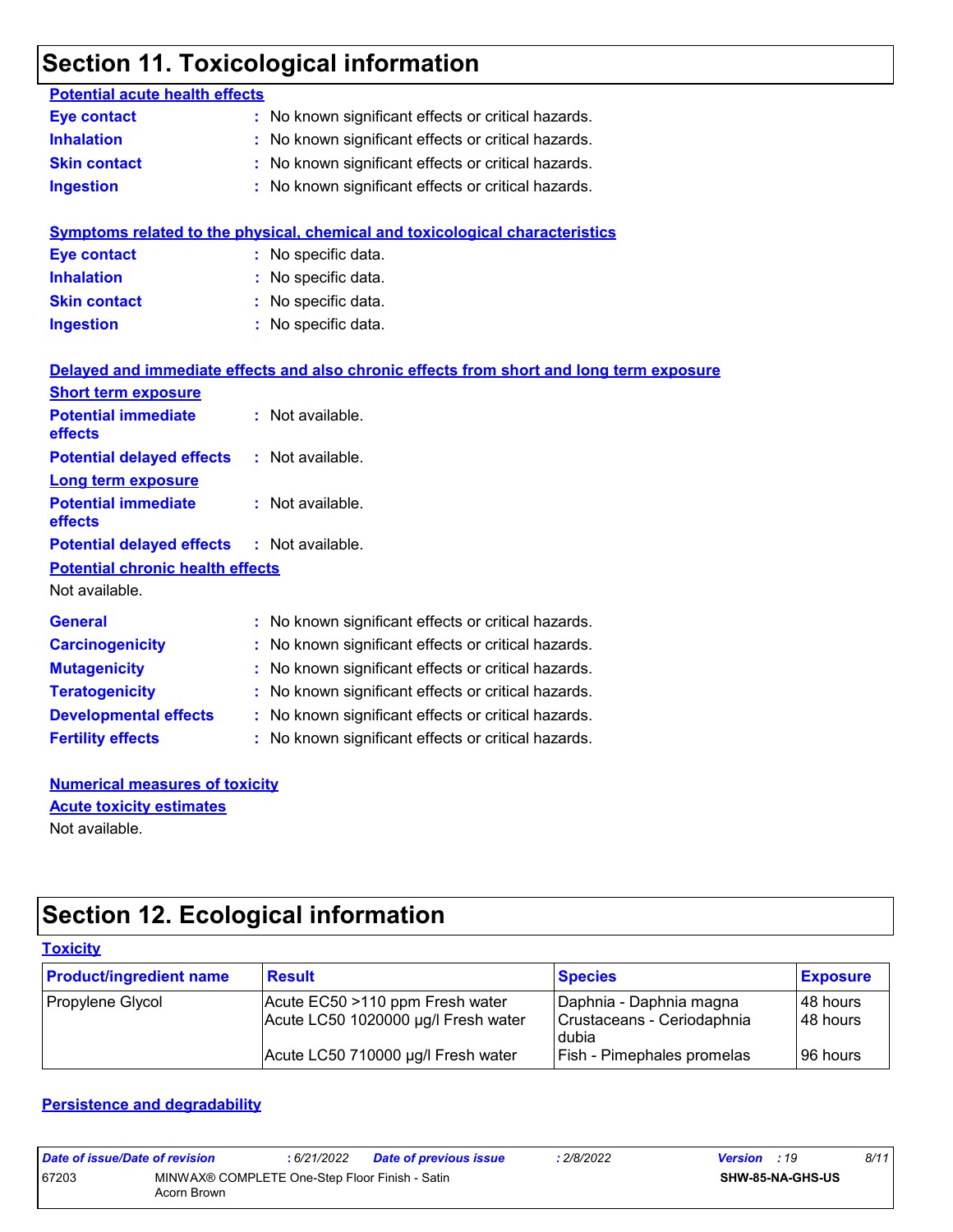## **Section 12. Ecological information**

| <b>Product/ingredient name</b> | <b>Aquatic half-life</b> | <b>Photolysis</b> | Biodegradability |
|--------------------------------|--------------------------|-------------------|------------------|
| Propylene Glycol               |                          |                   | Readily          |

#### **Bioaccumulative potential**

Not available.

#### **Mobility in soil**

**Soil/water partition coefficient (Koc)** 

**:** Not available.

#### **Other adverse effects** : No known significant effects or critical hazards.

### **Section 13. Disposal considerations**

#### **Disposal methods :**

The generation of waste should be avoided or minimized wherever possible. Disposal of this product, solutions and any by-products should at all times comply with the requirements of environmental protection and waste disposal legislation and any regional local authority requirements. Dispose of surplus and non-recyclable products via a licensed waste disposal contractor. Waste should not be disposed of untreated to the sewer unless fully compliant with the requirements of all authorities with jurisdiction. Waste packaging should be recycled. Incineration or landfill should only be considered when recycling is not feasible. This material and its container must be disposed of in a safe way. Empty containers or liners may retain some product residues. Avoid dispersal of spilled material and runoff and contact with soil, waterways, drains and sewers.

### **Section 14. Transport information**

|                                      | <b>DOT</b><br><b>Classification</b> | <b>TDG</b><br><b>Classification</b> | <b>Mexico</b><br><b>Classification</b> | <b>IATA</b>    | <b>IMDG</b>    |
|--------------------------------------|-------------------------------------|-------------------------------------|----------------------------------------|----------------|----------------|
| <b>UN number</b>                     | Not regulated.                      | Not regulated.                      | Not regulated.                         | Not regulated. | Not regulated. |
| <b>UN proper</b><br>shipping name    | $\blacksquare$                      | $\blacksquare$                      | $\blacksquare$                         |                |                |
| <b>Transport</b><br>hazard class(es) | $\blacksquare$                      | $\overline{\phantom{a}}$            |                                        |                |                |
| <b>Packing group</b>                 | $\blacksquare$                      | $\overline{\phantom{a}}$            | $\blacksquare$                         | ۰              | $\blacksquare$ |
| <b>Environmental</b><br>hazards      | No.                                 | No.                                 | No.                                    | No.            | No.            |
| <b>Additional</b><br>information     | $\blacksquare$                      | $\overline{\phantom{0}}$            |                                        |                |                |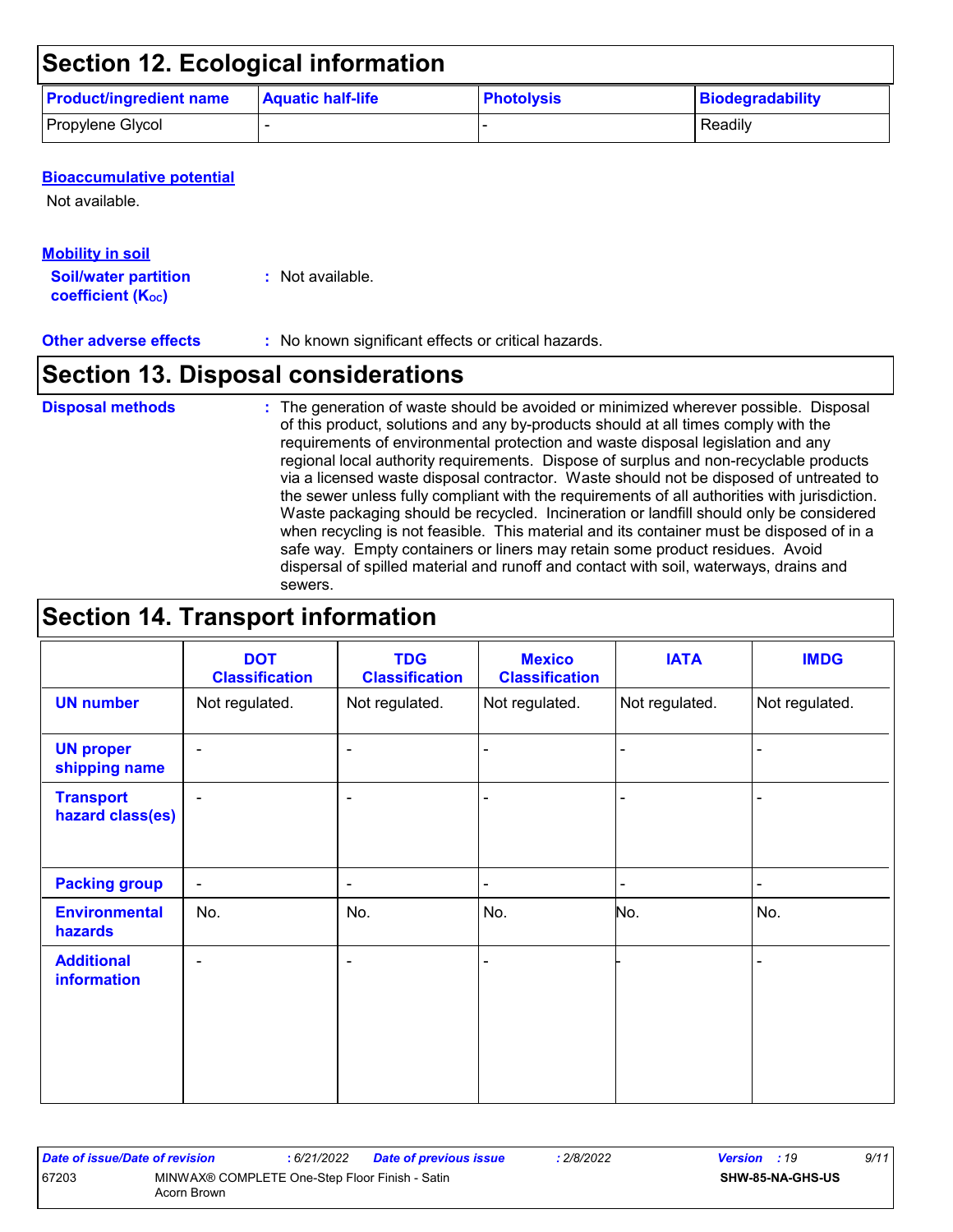### **Section 14. Transport information**

| <b>Special precautions for user :</b>                    | Multi-modal shipping descriptions are provided for informational purposes and do not<br>consider container sizes. The presence of a shipping description for a particular<br>mode of transport (sea, air, etc.), does not indicate that the product is packaged<br>suitably for that mode of transport. All packaging must be reviewed for suitability<br>prior to shipment, and compliance with the applicable regulations is the sole<br>responsibility of the person offering the product for transport. People loading and<br>unloading dangerous goods must be trained on all of the risks deriving from the<br>substances and on all actions in case of emergency situations. |
|----------------------------------------------------------|-------------------------------------------------------------------------------------------------------------------------------------------------------------------------------------------------------------------------------------------------------------------------------------------------------------------------------------------------------------------------------------------------------------------------------------------------------------------------------------------------------------------------------------------------------------------------------------------------------------------------------------------------------------------------------------|
| <b>Transport in bulk according</b><br>to IMO instruments | : Not available.                                                                                                                                                                                                                                                                                                                                                                                                                                                                                                                                                                                                                                                                    |

: Not available. **Proper shipping name :**

### **Section 15. Regulatory information**

**TSCA 5(a)2 proposed significant new use rules**: 2-Methyl-4-isothiazolin-3-one; 5-Chloro-2-methylisothiazolinone

#### **SARA 313**

SARA 313 (40 CFR 372.45) supplier notification can be found on the Environmental Data Sheet.

#### **California Prop. 65**

WARNING: This product contains chemicals known to the State of California to cause cancer and birth defects or other reproductive harm.

| <b>International requiations</b> |
|----------------------------------|
|----------------------------------|

| <b>International lists</b> | : Australia inventory (AIIC): Not determined.                |
|----------------------------|--------------------------------------------------------------|
|                            | China inventory (IECSC): Not determined.                     |
|                            | Japan inventory (CSCL): Not determined.                      |
|                            | Japan inventory (ISHL): Not determined.                      |
|                            | Korea inventory (KECI): Not determined.                      |
|                            | New Zealand Inventory of Chemicals (NZIoC): Not determined.  |
|                            | Philippines inventory (PICCS): Not determined.               |
|                            | Taiwan Chemical Substances Inventory (TCSI): Not determined. |
|                            | Thailand inventory: Not determined.                          |
|                            | Turkey inventory: Not determined.                            |
|                            | Vietnam inventory: Not determined.                           |

### **Section 16. Other information**

**Hazardous Material Information System (U.S.A.)**



**The customer is responsible for determining the PPE code for this material. For more information on HMIS® Personal Protective Equipment (PPE) codes, consult the HMIS® Implementation Manual.**

**Caution: HMIS® ratings are based on a 0-4 rating scale, with 0 representing minimal hazards or risks, and 4 representing significant hazards or risks. Although HMIS® ratings and the associated label are not required on SDSs or products leaving a facility under 29 CFR 1910.1200, the preparer may choose to provide them. HMIS® ratings are to be used with a fully implemented HMIS® program. HMIS® is a registered trademark and service mark of the American Coatings Association, Inc.**

**Procedure used to derive the classification**

| <b>Classification</b> | <b>Justification</b> |
|-----------------------|----------------------|
| Not classified.       |                      |
|                       |                      |

| Date of issue/Date of revision |                                                               | 6/21/2022 | <b>Date of previous issue</b> | : 2/8/2022 | <b>Version</b> : 19 |                         | 10/11 |
|--------------------------------|---------------------------------------------------------------|-----------|-------------------------------|------------|---------------------|-------------------------|-------|
| 67203                          | MINWAX® COMPLETE One-Step Floor Finish - Satin<br>Acorn Brown |           |                               |            |                     | <b>SHW-85-NA-GHS-US</b> |       |